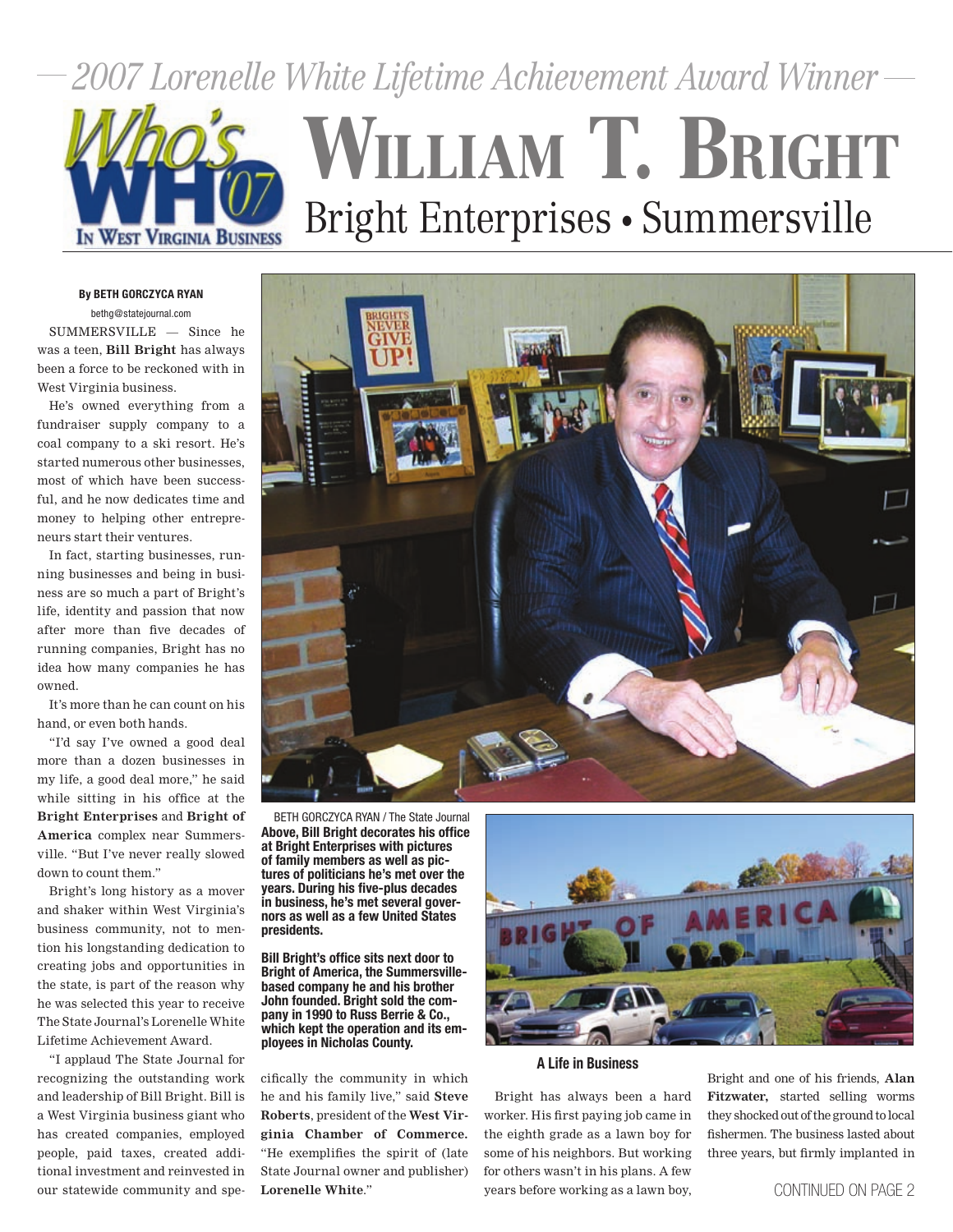## continued from page 1 2 2

the young man a dream to start his own business some day.

Little did he know at the time, but his next business venture was just a few years off.

While in college at **West Virginia University**, Bright and his brother, **John**, started traveling around to different churches during the Christmas season to take pictures of them decorated in their holiday splendor. The brothers' goal was to then sell those pictures back to the church the following year in the form of Christmas cards, postcards and note cards. The churches could then sell the cards as a fundraiser.

By marketing themselves through direct mail, the brothers' business soon had churches as customers from around the nation. To meet churches' needs, the brothers would travel in the summer with their car loaded to the top with fake poinsettias and Christmas greenery to give churches the Christmas look even when it was sweltering outside.

It was a lot to keep track of while also trying to balance college. But the Brights were able to prosper. In fact, the business did so well, the brothers hired a bunch of Bill Bright's **Sigma Nu** fraternity brothers to work for them.

"They liked working for us, and I learned a lot of lessons from the church graphics business on how to manage people and how to use direct mail," Bright said.

Once Bright graduated from college, he and his brother expanded their little company and gave it the name **Bright of America.** They moved their operations out of their family's Summersville home and the company quickly grew to become a major supplier of note cards, postcards, candles, commemorative plates, placemats and just about everything else to churches, women's clubs and other nonprofit groups.

"At one time we were the largest placemat manufacturer in the country. We would make those laminated placemats with pictures of the state on them. People would buy a whole set of their state."

The company grew quickly, and by the late 1980s, Bright of America had become an international fundraising graphics, paper converting and marketing firm with between 500 and 1,000 employees and \$20 million in sales.

"I knew all of the employees by name," Bright said.

## Coal Business to Diversification

Even while running Bright of America, Bright and his brother were always on the lookout for new business ventures. And by the 1970s, their search took John to Roanoke and brought Bright back to the world of coal.

"I'd been watching people do well and decided I'd get into the coal business too," he said.

He had some experience working in the coal industry. Bright's father, **P.W.**, was a business manager for coal companies in Mullens and Nicholas County while Bright was growing up. He taught Bright the ins and the outs of the industry at an early age. And during the 1950s, Bright worked for a while in an underground mine.

So when he decided to get into mining, it was like coming home to a business he'd always known. Bright founded **Bright Coal Group** in 1976 and spent his time focused on the selling and acquisition side of the coal industry. The company grew rapidly, and soon became the largest independently owned coal company in the state.

The mines had a slew of employees, but Bright said his best employee was none other than his father. P.W. Bright came to work in the front office of his son's business after he retired from another coal company.

"He worked for us for years," Bright said. "He loved coming in and stamping the backs of the checks. It made him proud to see us doing all right."

Bright said of all of the businesses he's owned, the coal

company was one of his favorites.

"It's kind of a macho thing," he said. "It's rugged and down to earth. And, I enjoyed working with the men."

The mine did fairly well, and when the coal market took a turn for the worse in



Photo courtesy of Bill Bright In the 1950s, Bill Bright worked in underground coal operations. In the 1970s, he turned around and formed his own coal company, which eventually became the largest independently owned coal company in the state.

the 1980s, Bright was able to buy up additional reserves other coal companies were selling off. Bright Coal Group also opened up new doors for Bright, helping him start both a timbering operation and get involved in land development, including Bright Mountain Estates, which received public recognition for being environmentally responsible.

But by the late 1980s and early 1990s, Bright decided the timing was right to diversify. So he sold off Bright Coal Group to two large companies listed on the **New York Stock Exchange**. He also sold Bright of America to **Russ Berrie & Co**., which kept the company's operations in Summersville.

After the sales were complete, Bright started looking for other places to invest in. What he found was two busi-

nesses that could help Raleigh County if properly developed — **Winterplace Ski Resort** and **Glade Springs Resort.**  Bright bought Winterplace in 1992, and purchased Glade Springs the following year.

"We saw an opportunity to make improvements in both," he said. "We were in the position to purchase them … so that's what we did."

The ski resort was about bankrupt when Bright bought it. But through a lot of hard work, major investment and sheer determination, the ski area south of Beckley is now a thriving tourist destination attracting people not only from West Virginia but other states as well.

Bright said he visits Winterplace often during the ski season. Sometimes he goes to swoosh down the slopes for an afternoon or evening. Other times, he just goes to see what's going on. And every time he stops at the resort he feels a beaming sense of pride. The resort has grown so much in recent years, adding new features and upgrading equipment almost every season. The parking lot always seems full. And the people Bright said he sees always seem to be having a great time.

"I'm really proud of it," he said. "**Terry Pfeiffer** (Winterplace's president) does a superior job there. … And I feel good with the fact we have been able to build it up and that people have fun there."

He said he loves the fact the ski area has karaoke contests on weekends and other activities to get people socializing. He said that is an important part of the whole skiing experience. Sure it's important to get down the hill, but it's also important to have fun once a person is at the bottom. And he knows that from first-hand experience. Bright, a longtime skier, met the woman who would become